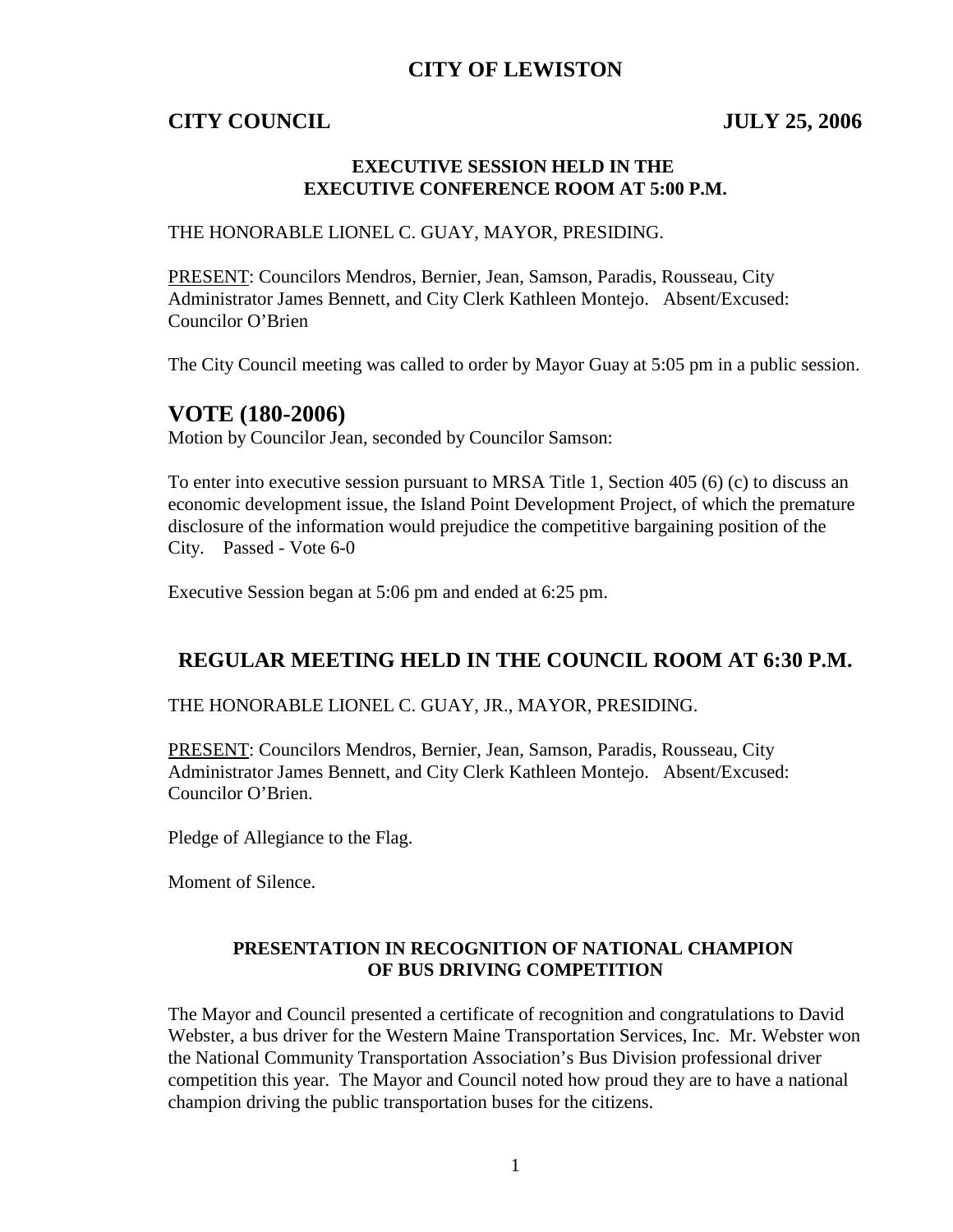#### **PRESENTATION IN RECOGNITION OF WINNER OF GOVERNOR'S WRITING CONTEST**

Cassandra Jensen, a junior at Lewiston High School, recently was chosen by Maine authors as one of the three best young writers in Maine, and she was presented with a Governor's Young Writer's Award recently. The Mayor and Council presented Miss Jensen with a certificate of congratulations and recognition.

## **PRESENTATION IN RECOGNITION OF OUTGOING LYAC MEMBERS**

Mayor Guay presented certificates of thanks and well-wishes to three outgoing members of the Lewiston Youth Advisory Council - Sara Peters, Rachel Spilecki and Amanda Martin.

## **APPOINTMENT OF INCOMING LYAC MEMBERS**

# **VOTE (181-2006)**

Motion by Councilor Jean, seconded by Councilor Samson:

To appoint the following twelve local youth to the Lewiston Youth Advisory Council for a one year term, said term to begin July 2006 and end June 2007: Allyson Beaucage, Sara Fabrizio, Jenni Golletti, Ray Goulet, Veronica Irish, Luke Jensen, Ashley Morgan, Hossain Naji, Kelin Sevit, Clarissa Smith, Tim Stretton and Danielle Taylor. Passed - Vote 6-0

The Mayor then presented certificates of appointment to the new members.

## **VOTE (182-2006)**

Motion by Councilor Jean, seconded by Councilor Mendros:

To dispense with the reading of the minutes of the June 27, 2006, meeting and to accept and place them on file as prepared by the City Clerk. Passed - Vote 6-0

#### **AMENDMENTS TO THE NON-DISCRIMINATION POLICY**

## **VOTE (183 -2006)**

Motion by Councilor Jean, seconded by Councilor Rousseau:

To approve the proposed amendments to the Non-Discrimination Policy, Policy Manual Number 2, as recommended by the Human Resource Director. Passed - Vote 6-0

#### **AMENDMENTS TO THE PERSONNEL POLICY**

## **VOTE (184 -2006)**

Motion by Councilor Jean, seconded by Councilor Rousseau:

To approve the amendments to the Personnel Policies as recommended by the Human Resources Director. Passed - Vote 6-0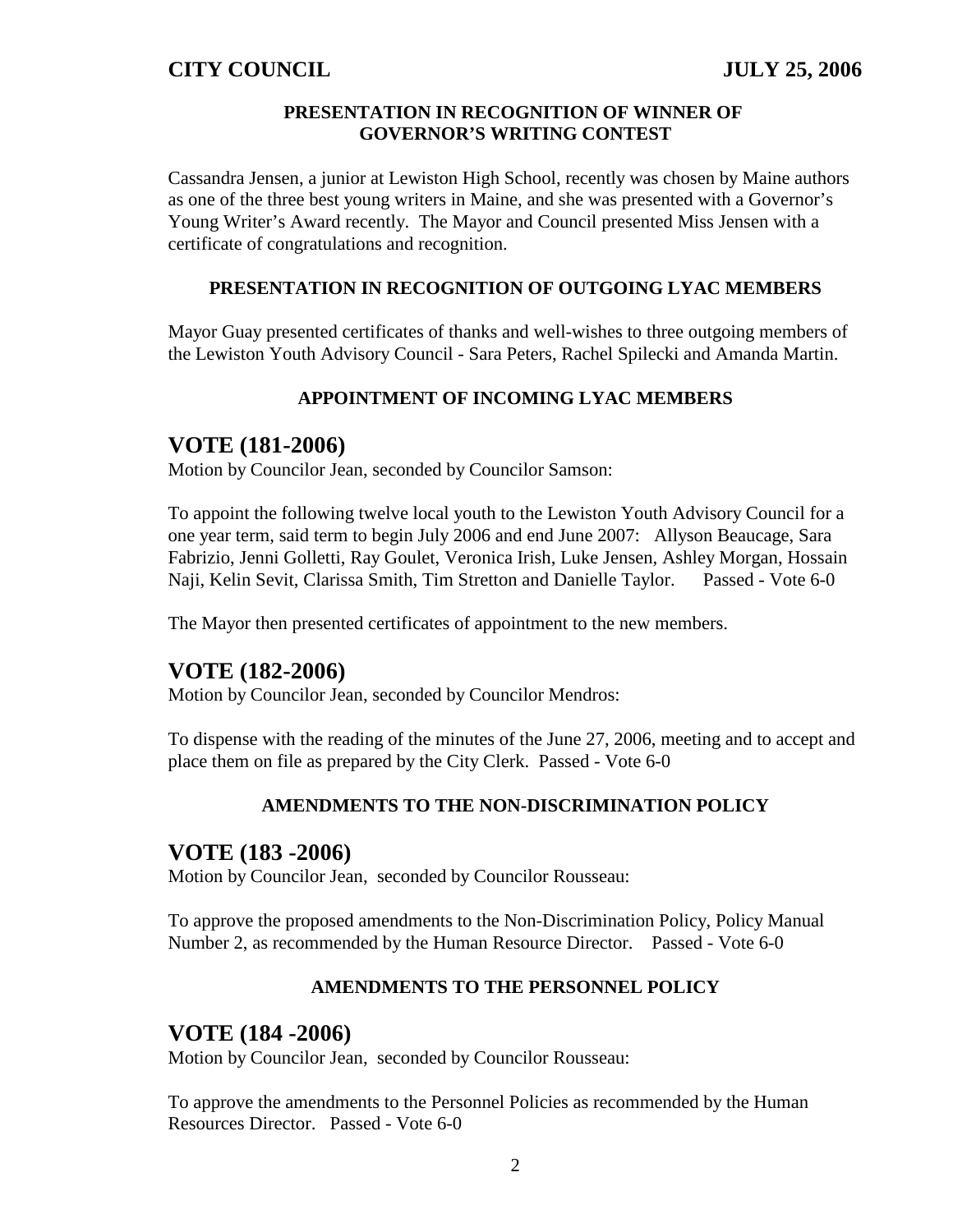#### **AMENDMENTS TO THE GENERAL ASSISTANCE POLICY**

## **VOTE (185 -2006)**

Motion by Councilor Jean, seconded by Councilor Rousseau:

That the maximum amounts allowed for general assistance in the General Assistance Policy, for persons eligible to receive assistance in accordance with the standards of eligibility, be amended in accordance with HUD guidelines. Passed - Vote 6-0

## **AUTHORIZATION TO ACCEPT TRANSFER OF FORFEITURE FUNDS**

## **VOTE (186-2006)**

Motion by Councilor Jean, seconded by Councilor Rousseau:

That pursuant to Title 15, Maine Revised Statutes Annotated, Section 5824(3) and Section 5822(4)(A), the City Council hereby acknowledges and approves of the transfer of \$4,864.00, or any portion thereof, in the case of the State of Maine vs. Troy Jenkins a/k/a Phinnigan Edwards, CR-06-502 Court Records. Being funds forfeited pursuant to court process. It is further acknowledged that these funds shall be credited to the 'City of Lewiston Drug Enforcement Program', funds to be deposited in Account No. 590-3514050 at People's Heritage Bank. Passed - Vote 6-0

## **APPROVAL FOR THE FESTIVAL FRANCO FUN COMMITTEE TO PLACE TEMPORARY DIRECTIONAL SIGNS IN THE PUBLIC RIGHT OF WAY**

# **VOTE (187 -2006)**

Motion by Councilor Jean, seconded by Councilor Rousseau:

To authorize the Festival Franco Fun Committee to place three temporary, directional signs in the public right of ways at the intersections of East St & Bartlett St, Russell St & Main St and Sabattus St & Randall Rd. from July 26 to August 7. Passed - Vote 6-0

## **PUBLIC HEARING ON A PROPOSED CHARTER AMENDMENT TO ELIMINATE THE PERSONNEL BOARD**

Mayor Guay opened the public hearing. No members of the public spoke for or against this item. Mayor Guay then closed the hearing.

## **VOTE (188 -2006)**

Motion by Councilor Paradis, seconded by Councilor Samson:

ORDERED, That proper notice having been given of a Public Hearing, and after full hearing of all parties concerned, Be It Hereby Ordered by the City Council that a Special Municipal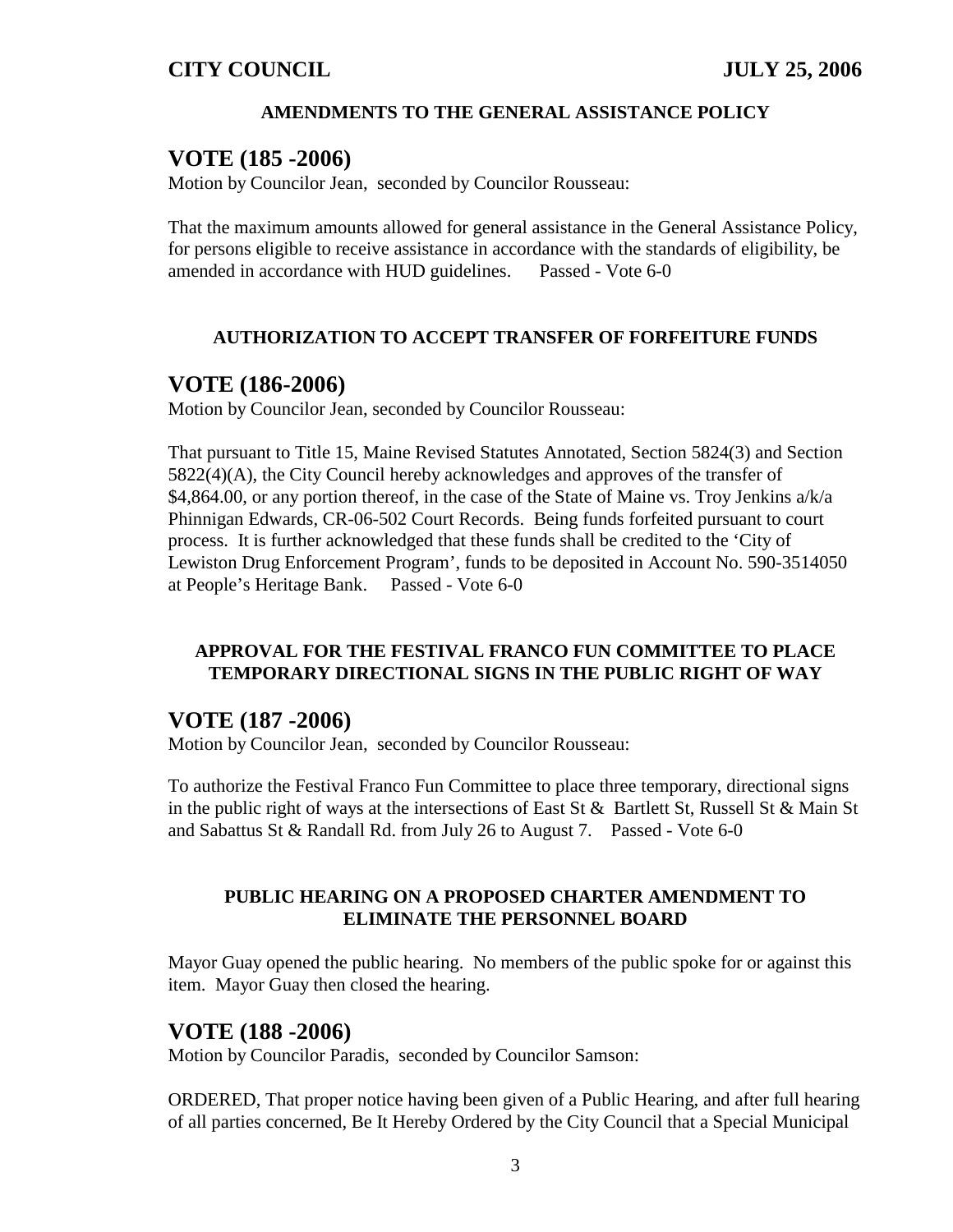Election shall be held on Tuesday, November 7, 2006 for a proposed Charter Amendment regarding the elimination of the Personnel Board, and be it further Ordered that the following question be submitted to the voters at the Special Municipal Election to be held on November 7, 2006:

## "SHALL THE MUNICIPALITY APPROVE THE CHARTER AMENDMENT WHICH WILL ELIMINATE THE PERSONNEL BOARD AND DELETE SECTION 4.03 OF THE CITY CHARTER?"

Passed - Vote 6-0

## **PUBLIC HEARING AND FIRST PASSAGE REGARDING AN AMENDMENT TO THE ADMINISTRATIVE ORDINANCE REGARDING FEE ADJUSTMENTS**

Mayor Guay opened the public hearing. No members of the public spoke for or against this item. Mayor Guay then closed the hearing.

Motion by Councilor Jean, seconded by Councilor Rousseau:

That the proposed amendments to the City Code of Ordinances, Chapter 2 "Administration", Article VI "Fee Adjustment", receive first passage by a roll call vote and that the public hearing on said ordinance be continued to the meeting of September 5, 2006 for final passage.

Councilor Paradis stated he would like to see stronger language allowing the Council the ability to waive fees and Councilor Rousseau expressed concern about needing to control the fee increases a little better, rather than just having an increase by percentage. He noted that some fees have increased higher than others and he would like to have the ability to regulate these individually, rather than having an automatic percentage increase. Councilor Mendros stated he disagrees with the ordinance and feels it takes control away from the Council.

# **VOTE (189 -2006)**

Motion by Councilor Samson, seconded by Councilor Jean:

To postpone action on this item to the next Council meeting. Passed - Vote 5-1 (Councilor Rousseau opposed)

## **PUBLIC HEARING AND FINAL PASSAGE FOR LAND USE CODE AMENDMENT REGARDING CHILD CARE FACILITY STANDARDS**

Mayor Guay opened the public hearing. No members of the public spoke for or against this item. Mayor Guay then closed the hearing. Deputy City Administrator Phil Nadeau reviewed the background regarding this item, noting the current regulations such as lot size, etc. make it difficult for people to open and operate a daycare in the downtown urban area.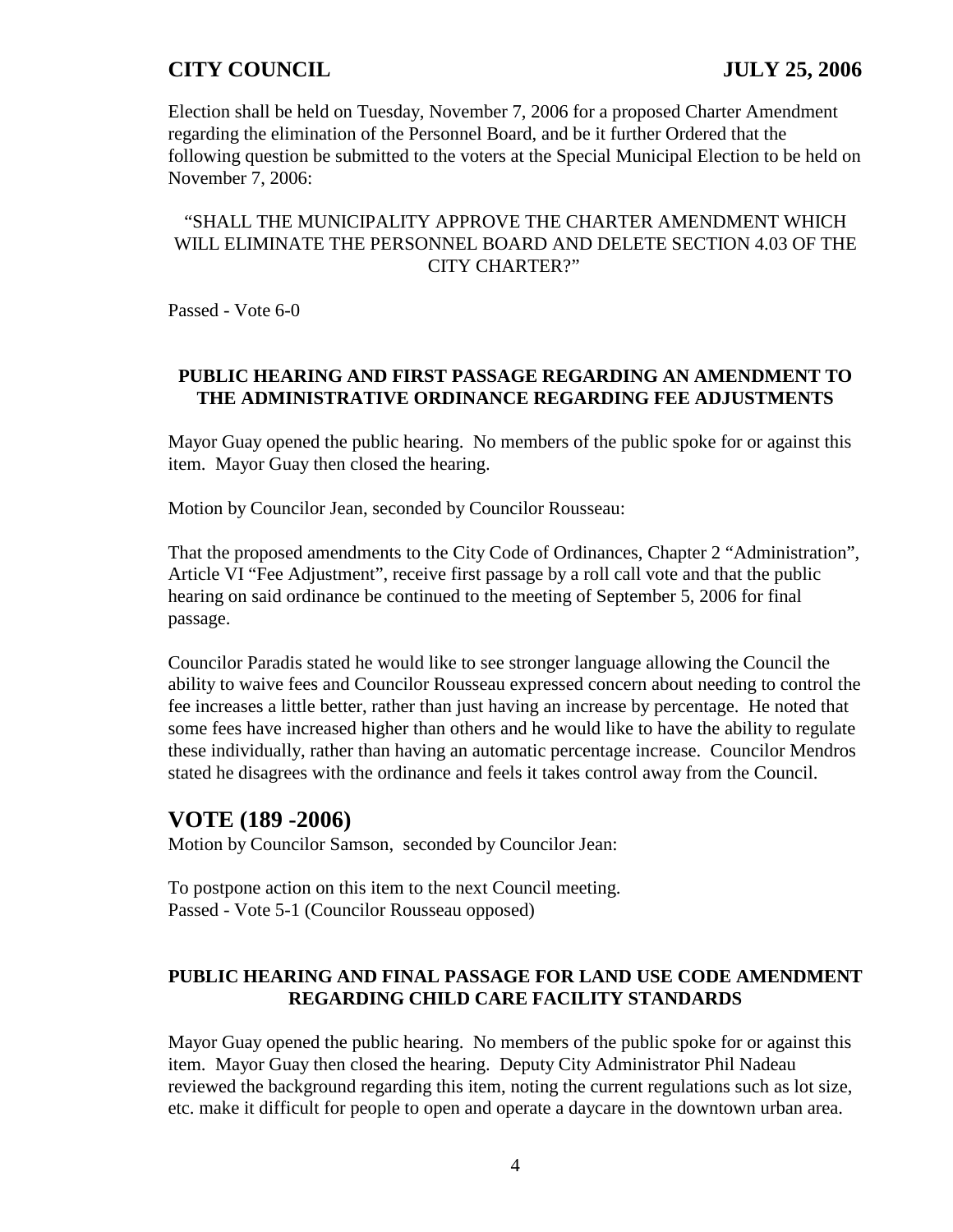# **VOTE (190 -2006)**

Motion by Councilor Jean, seconded by Councilor Samson:

That the proposed amendments to Appendix A, Article XII "Performance Standards", Section 20 "Child care facility standards" of the City Zoning and Land Use Code, receive final passage by a roll call vote. Passed - Vote 6-0

#### **SPECIAL AMUSEMENT PERMIT FOR SPARETIME RECREATION**

Mayor Guay opened the public hearing. No members of the public spoke for or against this item. Mayor Guay then closed the hearing.

## **VOTE (191 -2006)**

Motion by Councilor Jean, seconded by Councilor Paradis:

To grant a special amusement permit for dancing and entertainment to Sparetime Recreation, 24 Mollison Way. Passed - Vote 6-0

## **UTILITY EASEMENT FOR BARTLETT PARTNERS, LLC TO CONSTRUCT A DRAINAGE SYSTEM**

# **VOTE (192 -2006)**

Motion by Councilor Samson, seconded by Councilor Jean:

Be It Ordered, that the City shall issue an Easement Deed/Quitclaim Deed with Covenant, substantially in the form as presented, to Bartlett Partners, LLC, for an utility easement, with the boundaries and measurements of the same, as laid out and reported by the Director of Public Works, and be it hereby accepted, allowed and established as an utility easement for the use of Bartlett Partners, LLC. Passed - Vote 6-0

## **ISSUANCE OF REQUEST FOR PROPOSAL FOR THE SALE AND DEVELOPMENT OF PROPERTY AT 335-369 LISBON STREET, 120 CEDAR STREET AND 142 CANAL STREET ALLEY**

# **VOTE (193 -2006)**

Motion by Councilor Jean, seconded by Councilor Samson:

To approve the issuance of a Request for Proposal for the sale and development of the property at 355-369 Lisbon Street, 120 Cedar Street and 142 Canal Street Alley. Passed - Vote 6-0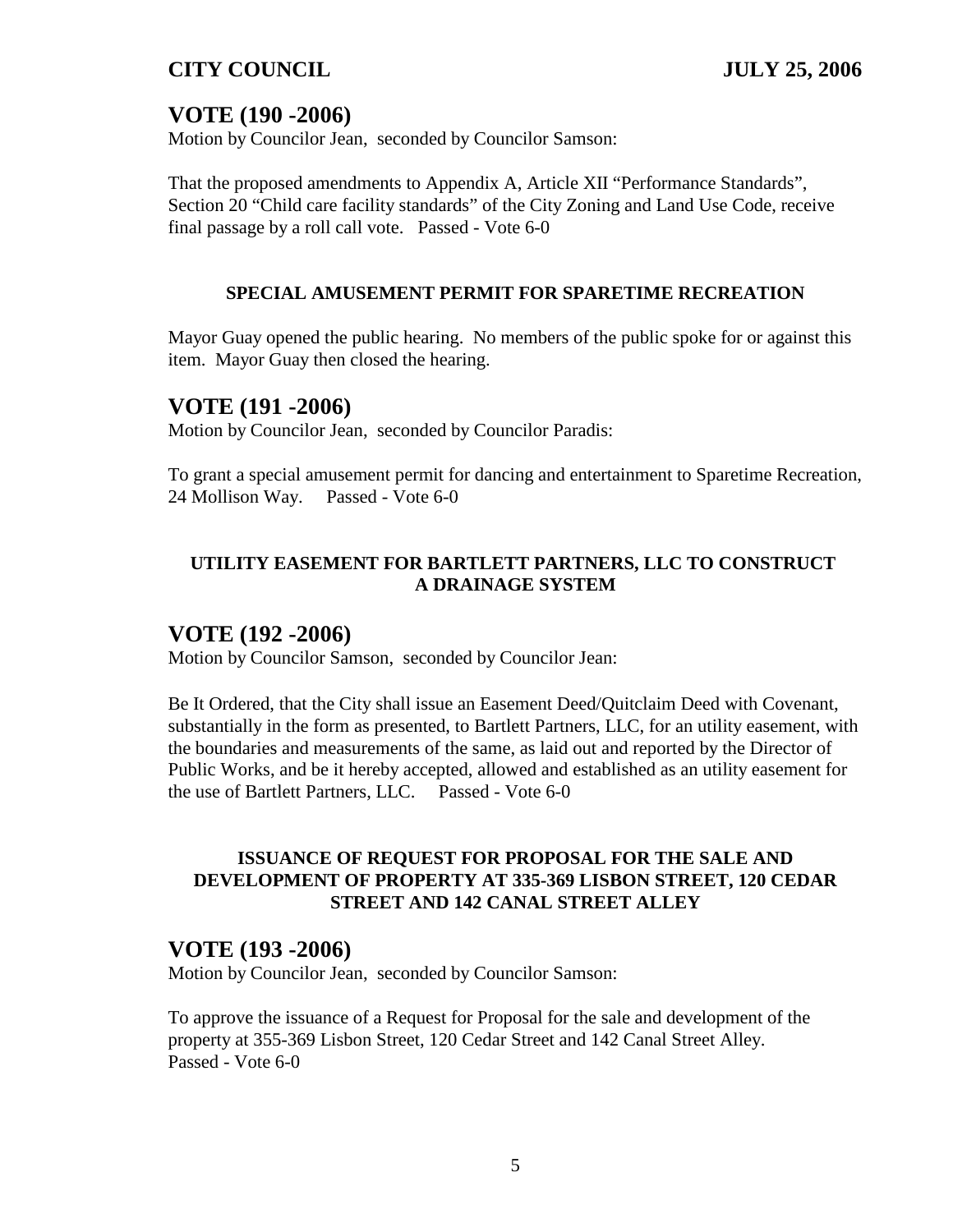#### **ISSUANCE OF REQUEST FOR PROPOSAL FOR THE SALE AND REDEVELOPMENT OF PROPERTY AT 84 LISBON STREET**

# **VOTE (194 -2006)**

Motion by Councilor Jean, seconded by Councilor Paradis:

To approve the issuance of a Request for Proposal for the sale and redevelopment of the property at 84 Lisbon Street. Passed - Vote 6-0

## **DISCUSSION OF REPLACEMENT OF OUTDATED WATER MAINS**

Deputy Public Services Director Kevin Gagne made a presentation to the City Council regarding the recent changes in the water system, noting in March the City switched from chlorine to another chemical to decontaminate the water.

# **VOTE (195 -2006)**

Motion by Councilor Jean, seconded by Councilor Samson:

ORDERED, that upon recommendation of the City Administrator and Finance Director, the City Council hereby authorizes a transfer in the FY2007 Capital Improvement Bond Issue, approved on June 27, 2006, of \$550,000.00 from the Large Water Mains Replacement Program to the Small Water Mains Replacement Program. Passed - Vote 6-0

## **BALLOT FOR 2007 SLATE OF EXECUTIVE COMMITTEE AND OFFICERS FOR THE MAINE MUNICIPAL ASSOCIATION**

# **VOTE (196 -2006)**

Motion by Councilor Jean, seconded by Councilor Samson:

To select Anne Swift-Kayatta as the City's nominee for candidate for MMA Vice-President Passed - Vote 6-0

# **VOTE (197 -2006)**

Motion by Councilor Jean, seconded by Councilor Samson:

To approve the slate of nominees as presented on the Maine Municipal Association Ballot for Election of the 2007 Executive Committee and Officers. Passed - Vote 6-0

## **REPORTS AND UPDATES**

No reports or updates were presented at this time.